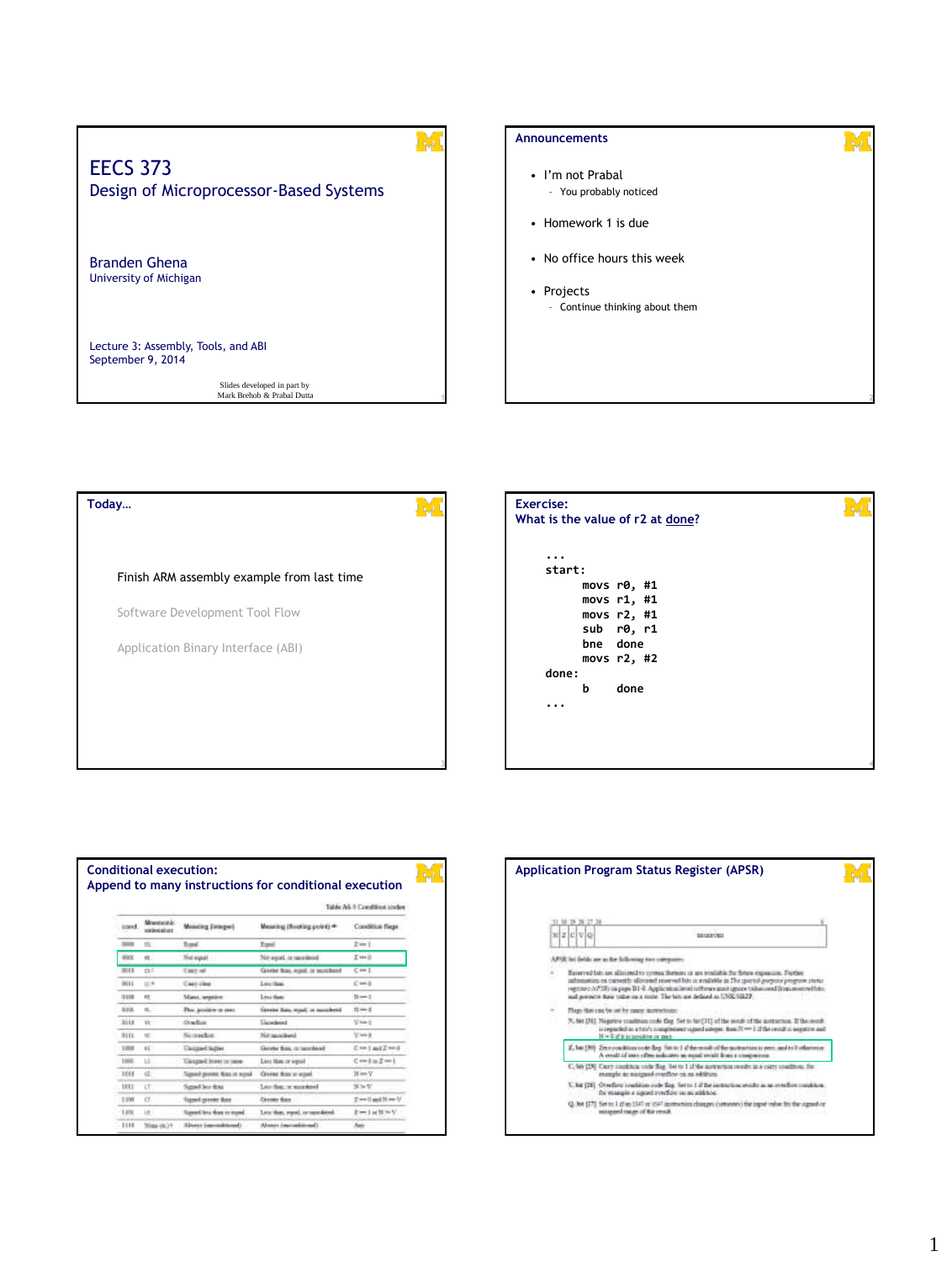| Solution: |   | what is the value of r2 at done? |                             |  |
|-----------|---|----------------------------------|-----------------------------|--|
|           |   |                                  |                             |  |
| start:    |   |                                  |                             |  |
|           |   | movs r0, #1                      | // r0 ← 1, Z=0              |  |
|           |   | movs r1, #1                      | // r1 $\leftarrow$ 1, Z=0   |  |
|           |   |                                  | movs r2, #1 // r2 ← 1, Z=0  |  |
|           |   | sub r0, r1                       | // r0 $\leftarrow$ r0-r1    |  |
|           |   |                                  | // but Z flag untouched     |  |
|           |   |                                  | // since sub vs subs        |  |
|           |   | bne done                         | // NE true when $Z==0$      |  |
|           |   |                                  | // So, take the branch      |  |
|           |   |                                  | movs r2, #2 // not executed |  |
| done:     |   |                                  |                             |  |
|           | b | done                             | $\frac{1}{1}$ r2 is still 1 |  |
|           |   |                                  |                             |  |
|           |   |                                  |                             |  |







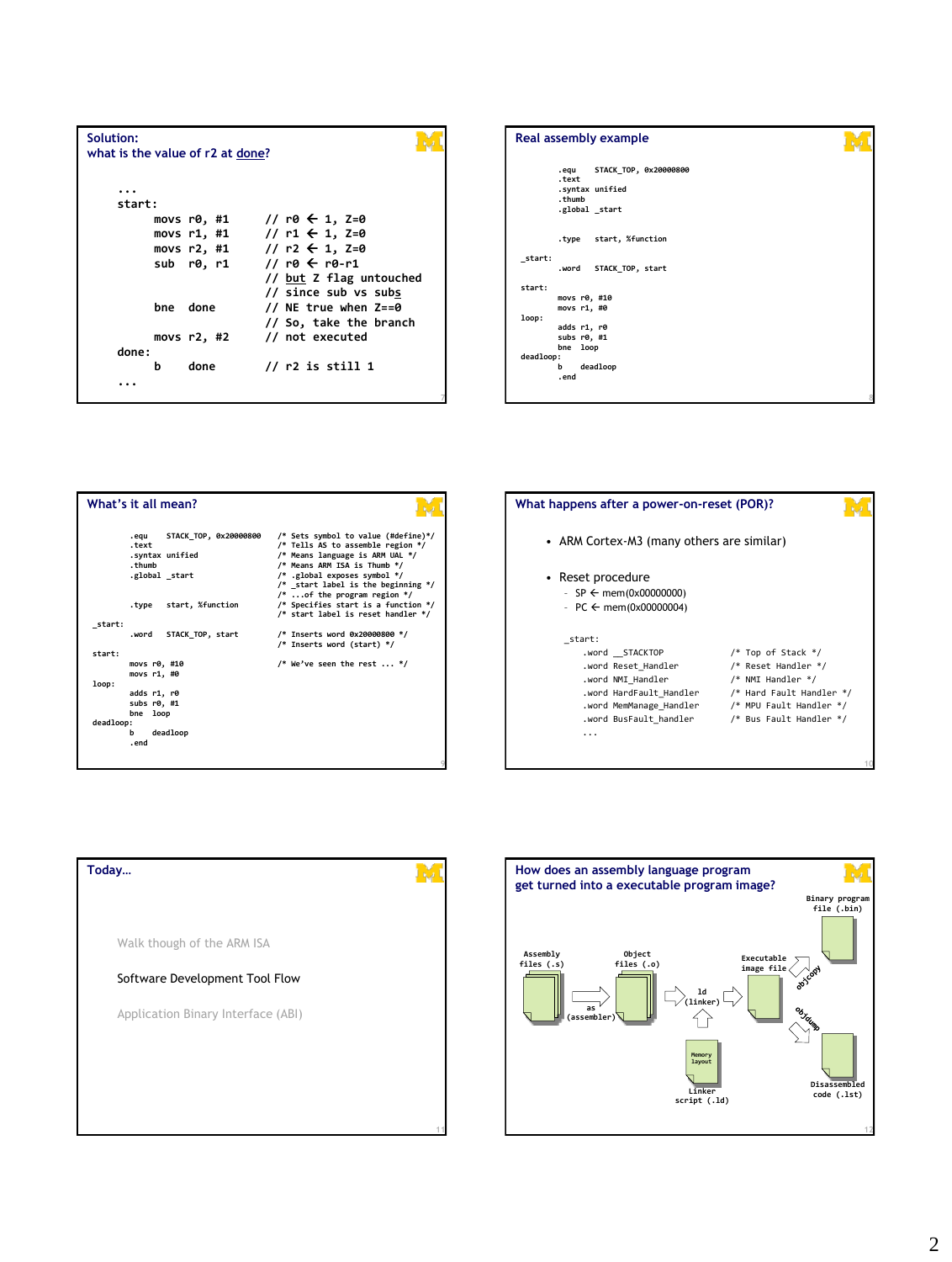



• To the terminal!

(code at https://github.com/brghena/eecs373\_toolchain\_examples)

**14**

**16**

#### **How are assembly files assembled?**

- \$ arm-none-eabi-as
	- Useful options
		- -mcpu • -mthumb
		-
		- -o

**\$ arm-none-eabi-as -mcpu=cortex-m3 -mthumb example1.s -o example1.o**

**15**

**all: arm-none-eabi-as -mcpu=cortex-m3 -mthumb example1.s -o example1.o arm-none-eabi-ld -Ttext 0x0 -o example1.out example1.o arm-none-eabi-objcopy -Obinary example1.out example1.bin arm-none-eabi-objdump -S example1.out > example1.lst A simple (hardcoded) Makefile example**



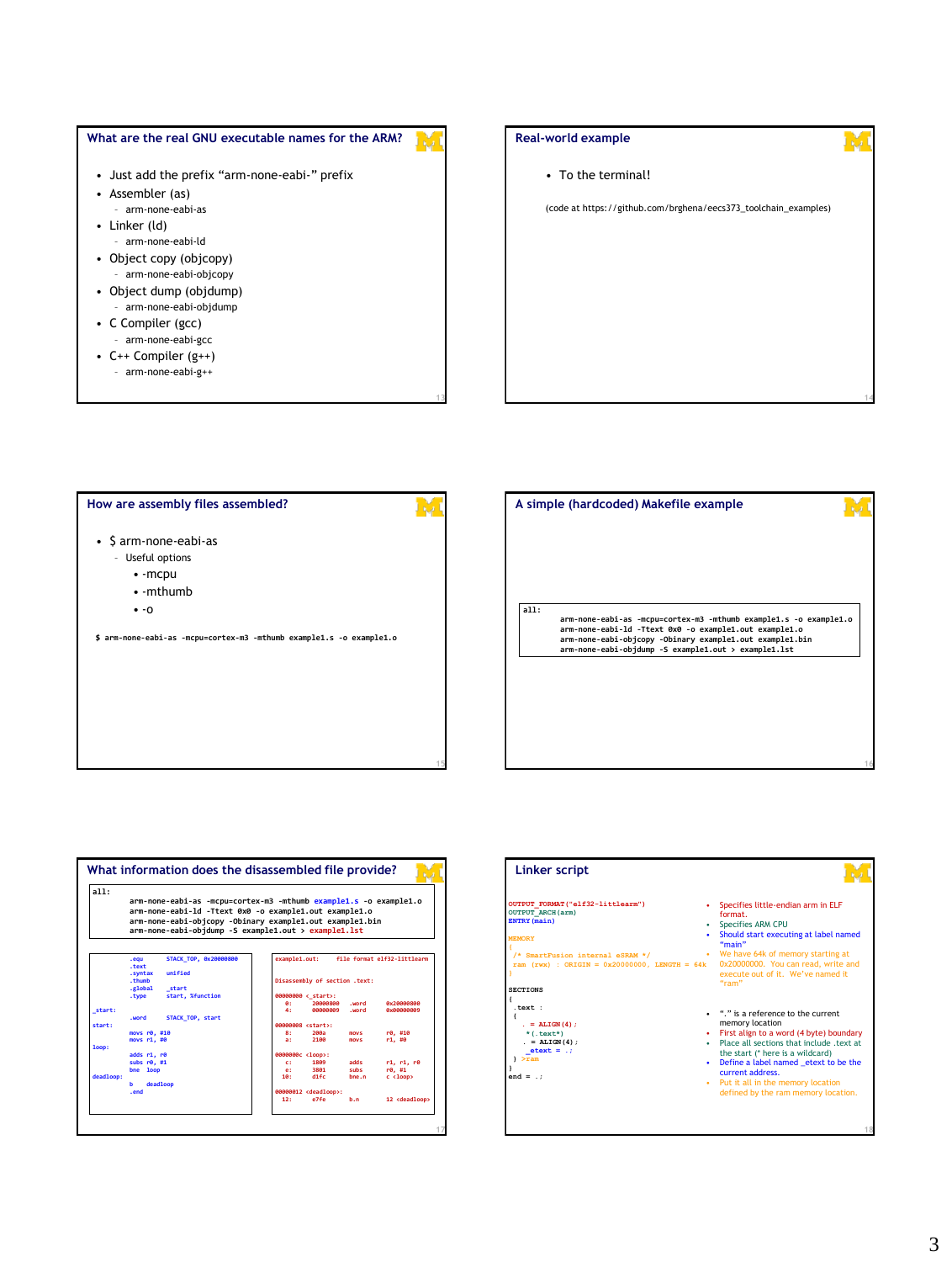

# **Real-world example #2** • To the terminal! Again! (code at https://github.com/brghena/eecs373\_toolchain\_examples) **20**

**Today…** Finish ARM assembly example from last time Walk though of the ARM ISA Software Development Tool Flow Application Binary Interface (ABI)

| <b>Bugsler</b> | Systems | Seuchid | Role in the procedure call standard                                                    |
|----------------|---------|---------|----------------------------------------------------------------------------------------|
| rit            |         | PC.     | The Program Counter                                                                    |
| 134            |         | LR      | The Link Register:                                                                     |
| rt3            |         | w       | The Stack Painter.                                                                     |
| 戏              |         | ×       | The Intra-Procedure-call scrutch register.                                             |
| 111            | v6      |         | Vantasve-vezeler E                                                                     |
| rtů            | W.      |         | Variable register 7                                                                    |
| 49             |         | 言語言     | Platform register<br>The meaning of this register is defined by the platform standard. |
| 亩              | w.      |         | Yatarın rezerin.                                                                       |
| χŸ.            | w       |         | Variable registal 4                                                                    |
| 商              | W.      |         | Уалахи номи 3                                                                          |
| iS.            | va      |         | Vanade regruter 2                                                                      |
| 1k             | vH.     |         | Vanable register 1                                                                     |
| 12             | 24      |         | Assument / scratch register 4                                                          |
| 10             | a3      |         | Asgureant / escalch register 3.                                                        |
| $\alpha$       | až.     |         | Argument / result / scratch register 2.                                                |
| m              | AT-     |         | Argumeent / nesult / scratch register 1                                                |

#### **ABI Basic Rules**

- 1. A subroutine must preserve the contents of the registers r4-11 and SP
	- Let's be careful with r9 though.
- 2. Arguments are passed though r0 to r3 – If we need more, we put a pointer into memory in one
	- of the registers. • We'll worry about that later.
- 3. Return value is placed in r0
	- r0 and r1 if 64-bits.
- 4. Allocate space on stack as needed. Use it as needed. Put it back when done…
	- Keep word aligned.

#### **Let's write a simple ABI routine** Supplier Sysonym • int bob(int a, int b)  $^{\prime\prime\prime}$ - returns  $a^2 + b^2$  $114$  $r13$ • Instructions you might need 性 – add adds two values  $r11$ vl. – mul multiplies two values  $ri$ ¥Ī, – bx branch to register

#### Other useful factoids

**23**

- Stack grows down. – And pointed to by "sp"
- Address we need to go back to in "lr"